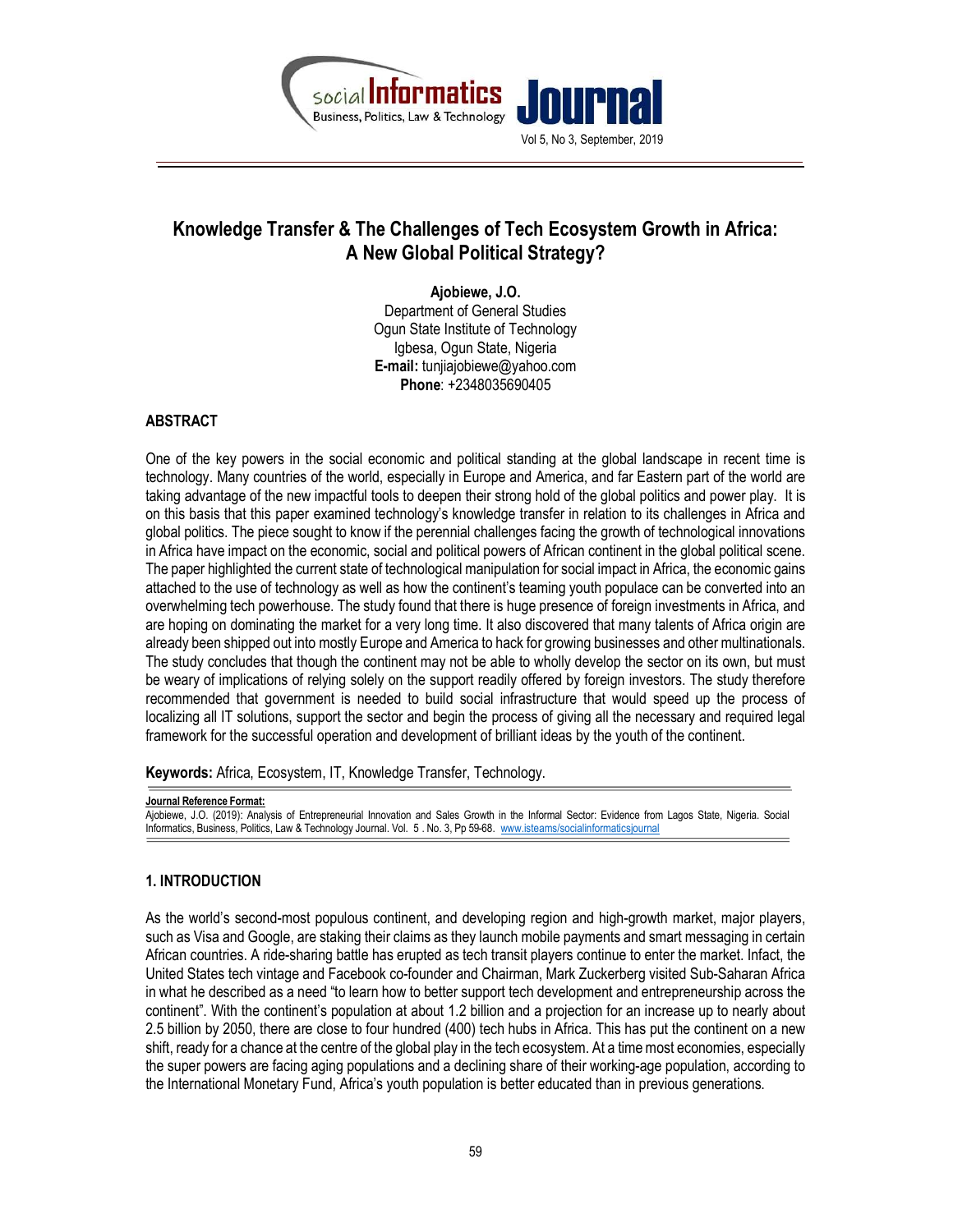

It was estimated that "59% of 20- to 24-year-olds will have a secondary education in 2030, compared to 42% today (Armstrong, 2016). As well, the share of Africans moving to urban areas will increase from 36% in 2010 to 50% in 2030, opening access to a growing consumer base. Generally, countries on the African soil are believed to have remained a dumping and extraction ground, hence, the reason for the underdevelopment of the region. David Pilling, in an article published by Financial Times in 2019, re-echoed this line of thought when he noted that "foreignowned start-ups are driving an African tech revolution — and prompting old fears of exploitation". It is on this note that this paper examines if Africa can wholly develop its technology sector for the development of her economy, and her people while carving a name for herself as an important player in global politics and regain an important position in the emerging market in the world rather than having her talents exported or deployed by foreign organizations and tech giants.

#### 2. LITERATURE REVIEW

#### 2.1 Technology in Africa

No doubt, the technological revolution sweeping the world is beginning to have a profound impact on the continent. This is as Dario Giuliani, co-author of the GSMA report that "tech hubs represent a true catalyst for innovation and investment in Africa." So, if you say the great leveller of new technology offers a solution, you will not be mistaking. Africa's tech revolution is accelerating. In 2017, International Finance Corporation (2019) notes that investment in tech start-ups across the continent topped \$195 million. The number of funded start-ups grew by 8.9 percent. Total funding of African tech ventures grew by 51 percent compared to 2016, taking investment into African start-ups to an all-time high.

Behind such hopes, however, lies a familiar anxiety over ownership and control. What if Big Tech, far from being a liberating force, turned out instead to be a new kind of colonialist? On April 12 this year, Juliet Anammah, chief executive of the Nigerian operations of a company called Jumia, stepped forward to ring the opening bell of the New York Stock Exchange. Anammah was one of several senior executives there to celebrate the initial public offering of an e-commerce company that had been dubbed the "Amazon of Africa" (Pilling, 2019). Jumia, which operates in 14 African countries from Nigeria to Egypt and from Ivory Coast to Kenya this year became the first entirely Africa-focused e-commerce company to be listed on the prestigious US stock exchange. Jumia, has whilst combining online technology and strategic offline infrastructure — including warehouses and fleets of motorbikes — offered an expanding African consumer class the opportunity to have goods delivered directly to their homes. Customers are able to order anything from an iPhone or an LED television to a chicken korma at the touch of a screen, bypassing the potholed roads and exhaust-filled traffic jams that characterise many fast-growing African cities.

There is, however, one problem with the Jumia story. No sooner did the company complete its New York listing than a backlash began. Jumia, say its detractors, is not an African company at all. Jumia fits into the narrative of a technological solution to Africa's problems and a path towards a future commerce offers as a pointer of technological growth. Jumia was incorporated in 2012 in Berlin, though it has been known to tell inquirers that it was headquartered in Nigeria. It was originally called "Kasuwa", which translates to "market" in Hausa, a language used in northern Nigeria. Later, it was renamed the Jumia Group. At the most senior level, the company is managed French executives, who operated according to Pilling, (2019) operated out of Paris until they moved to the current headquarters in Dubai. The author further adds that "most of the technicians who design and maintain Jumia's online systems work out of Portugal and many, though not all are Portuguese nationals. Much of Jumia's capital was raised in Europe and America". In view of all of these, one wonders what differentiates Jumia from companies like Shell or Coca-Cola, which both employ thousands of Africans, but can hardly claim to be African.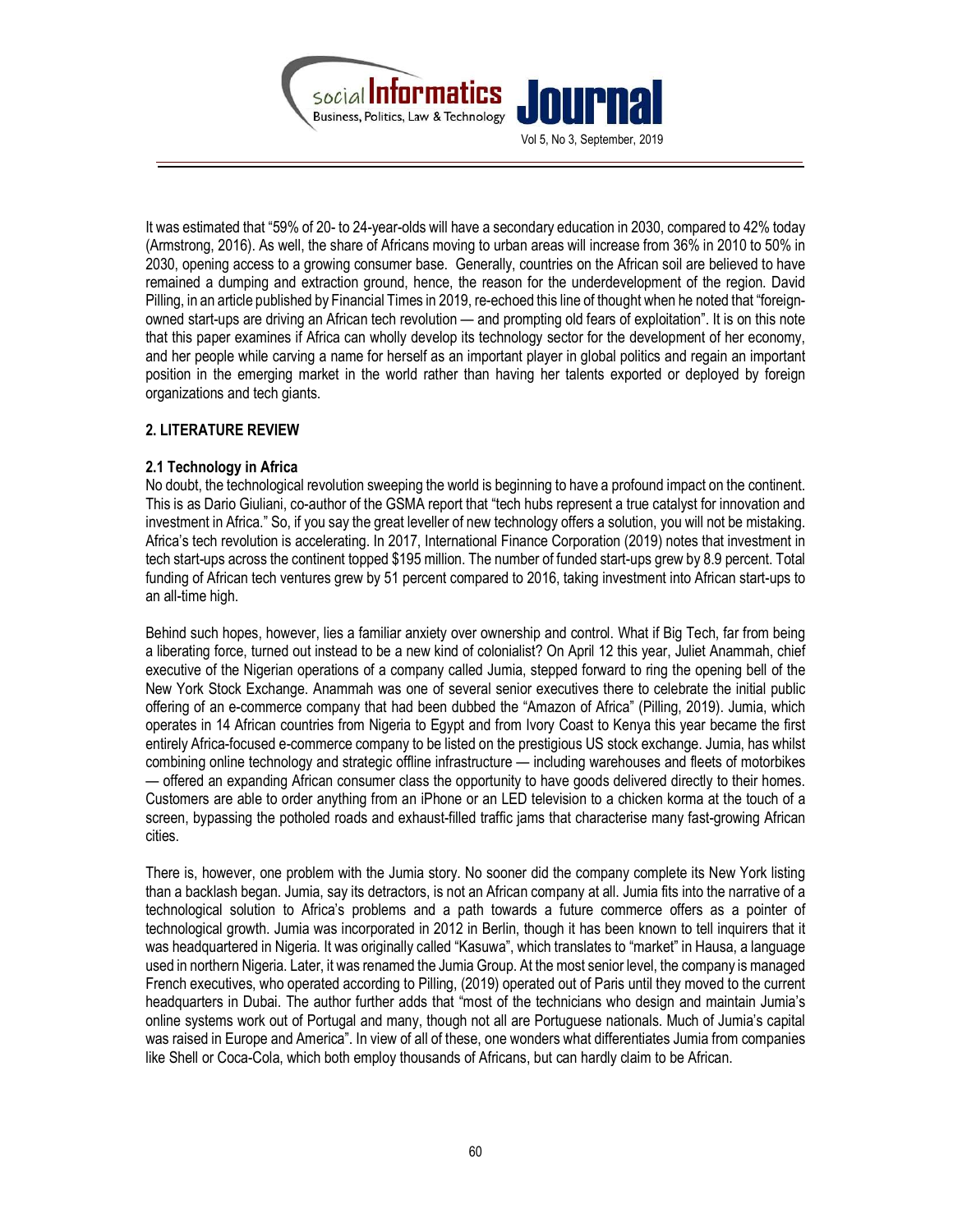

The row over the origins of Jumia is part of a larger debate about race and appropriation. The organization has made much of its supposedly African roots. On listing day, co-chief executive Sacha Poignonnec, a French citizen, emphatically told CNBC: "We are completely an African company." To his detractors, it was an odd thing to say about a business that was about to make millions for the company's mainly white directors. If Jumia isn't really African, say its critics, is it not merely the latest iteration in a long history of exploitation stretching back to the likes of Goldie's Royal Niger Company? Though that is far-fetched to some, Jumia has become a lightning rod for a sometimes heated debate about the nature of technology and foreign capital in Africa. While some see much hope in Africa's participation in this brave new world, others see the old patterns of extraction and reasserting in a new guise. According to this school of thought, rather to exploitation of oil wells and blocks, "companies such as Jumia are plundering data and profits. You might call it 'techsploitation'".

Interest in Jumia's initial public offering had been intense. Not long after the ceremonial bell ringing, the company's stock began to surge from its initial price of \$14.50. By the end of the day, it was up 75 per cent, valuing the company within a whisker of \$2bn and making small fortunes for its founders. In the following few days, the share price continued surging to break through \$40. Jumia's listing had shone a light on what close watchers of Africa had long known: that the continent was buzzing with tech ideas. After the leap to mobile, the story began in earnest a little over a decade ago in Kenya, with the invention of M-Pesa, a system for transferring small amounts of money by mobile phone. As easily as sending a text message, people could transfer money home to relatives in their village or pay for goods or utilities. M-Pesa and dozens of variants like it are now used by hundreds of millions of Africans, many of them otherwise excluded from the formal banking system. Even the poorest can build up a credit history and take out microloans.

In the Kenyan capital Nairobi, the ecosystem has become a very vibrant hub known as "Silicon Savannah". Hundreds of companies have built on the spine of the money transfer network to offer services such as the renting of solar panels, where customers make micropayments by phone. Online pharmacies have been launched, enabling customers to screen for fake drugs and gouge dishonest middlemen. Lagos, Nigeria's commercial capital is not found wanting in the IT game. Nigeria's ecosystem has its hub in Yaba area of the populous city, widely known as "Yabacon Valley". Even neighbouring Cameroon, despite being a small economy has not only one but two tech hubs. These are "Silicon River" and "Silicon Mountain". Without doubt, the explosion in the use of mobile phones – including the smart wide penetration of smartphones – has opened the possibility of app-based services that can, at least theoretically, address problems from poor education standards and low farming yields to dire infrastructure and even corrupt tendering processes. This is the reality of today's African continent.

Health Apps in Rwanda offer the poorest citizens the prospect of cheap medical consultations driven by AI. One online company in Nigeria, known as Cars45, seeks to address the problems of theft and fraud that plague Africa's huge second-hand car market by offering a real-time online auction in no time. Other companies, including Bridge, backed by Bill Gates and Mark Zuckerberg, hold out the possibility – still controversial to many – of tech-based solutions to poor-quality education in which a standardised curriculum is relayed to tablet-wielding teachers. Though it appears much effort have been made, but as (Pilling, 2019) would later posit, Africa's technology sector is still relatively small. Last year, African start-ups raised a record \$726m, according to WeeTracker, just over a 10th of the \$7bn mustered by Indian tech start-ups in the same period. But interest and activity are rising fast. Last year's figure represented a 300 per cent rise over the previous year. Though that was still tiny by the standards of Silicon Valley, to the Afro-optimists, particularly ones with a technological bent, Jumia's listing was a hugely significant event. It showed the world that African tech had come of age and that investors could make money out of a company with big African expansion plans. Surely now more investment would follow, argued Jumia's advocates, helping African businesses and African economies to chart a new future.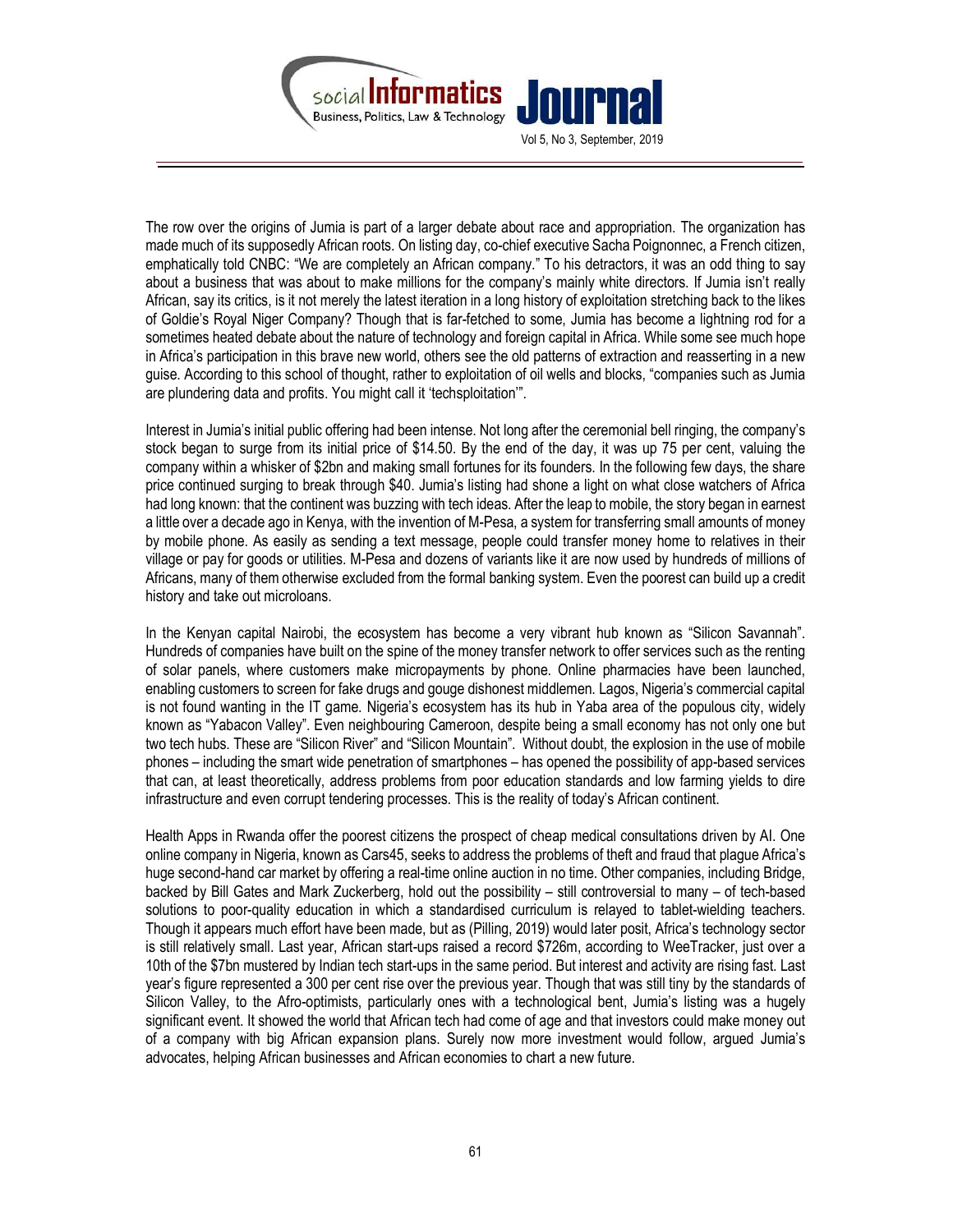

### 2.2 Technology Knowledge Transfer in Africa

The emergence of new global players in the former underdeveloped countries and the integration of new players in the global economy challenge existing comparative advantages and competitiveness of countries and regions (Hoskisson, Wright, Filatotchev & Peng, 2012). Technology transfer is strongly considered on the regional level, following Porter's argument that ''the enduring competitive advantages in a global economy lie increasingly in local things—knowledge, relationships, motivations—that distant rivals cannot match'' (Porter 1998:78). An increasing body of literature both theoretically and empirically has since emerged to analyze how knowledge and ideas spillover that lead to economic growth and welfare (Dejardin and Fritsch, 2011; Audretsch & Lehmann, 2005; Audretsch, Keilbach & Lehmann, 2006).

The annual conference of the Technology Transfer Society in 2011 with the theme; "Technology Transfer in a Global Economy" was dedicated to uniting professionals from academia, research institutes and business practitioners. The collection of thoughts shared during the event is summarized as noted by Audretsch & Lehmann (2005) in that "while technology transfer may have several objectives, depending on the resource, user or mechanism, the main objective is to promote movement of federally developed ideas, knowledge and technologies created in public institutions to the marketplace for commercialization". Within this context, the role of universities is intensively discussed as a primary source and factor within the technology process. This problem is thus primarily dedicated to the role that government and university institutions play in shaping the commercialization of federally developed technology and knowledge within a global economy. The aim of this special issue is to shrink this gap, by analyzing the technology transfer process from both a macro and a micro perspective.

A 1995 report by United Nations Economic Commission for Africa holds that technology transfer is growing at about four times the pace of global economic growth and it is taking new forms on daily basis some of which include multiplication of strategic alliances and collaborative arrangements, complex forms of networking between fierce competitors, and complex forms of financing, including build-operate-transfer schemes (BOT) which are popular in Asia. In today's world, all major technology actors, including the largest and most technologically advanced corporations are working with a large number of partners who pool their resources to mutually complement their technological strengths. This creates insuperable barriers to new entrants in cutting-edge technologies, and makes it very difficult for enterprises to succeed on their own. The result is the emergence of an increasingly complex, innovative, competitive and densely intertwined global system of technology transfer, with tremendous implications for African developing countries, governments and private enterprises.

For example Andela since its establishment inception in 2014 has formed partnerships with more than 100 companies worldwide. These corporations were those seeking out talented developers for their front-end and backend software needs. Andela integrate these young African developers into virtual teams, and get them on placement which can last between a few months up to two years. The Zebra, a car-insurance-comparison website with headquarters in Austin, Texas, is another one of Andela's partners. Attesting to the super brilliance of Andela engineers, Meetesh Karia, Chief Technology Officer at The Zebra says;

"Since we started working together, our Andela engineers in Africa have given us a key competitive advantage not only with the quality of their work but with the enthusiasm and energy they bring to our team. Any company that limits its talent search to local geography would be doing itself a disservice. There is talent worldwide – if you know where to look for it."

Andela's model has attracted the attention of international financiers. IFC is supporting Andela through a fund established with Learn Capital Venture Partners III L.P. The early-stage venture fund seeks out companies that are expanding access to quality education in emerging markets. Along with IFC's investment, Andela is reported to have received around \$80 million in venture capital from Google Ventures, the Chan Zuckerberg Initiative, among other key players in the global tech world.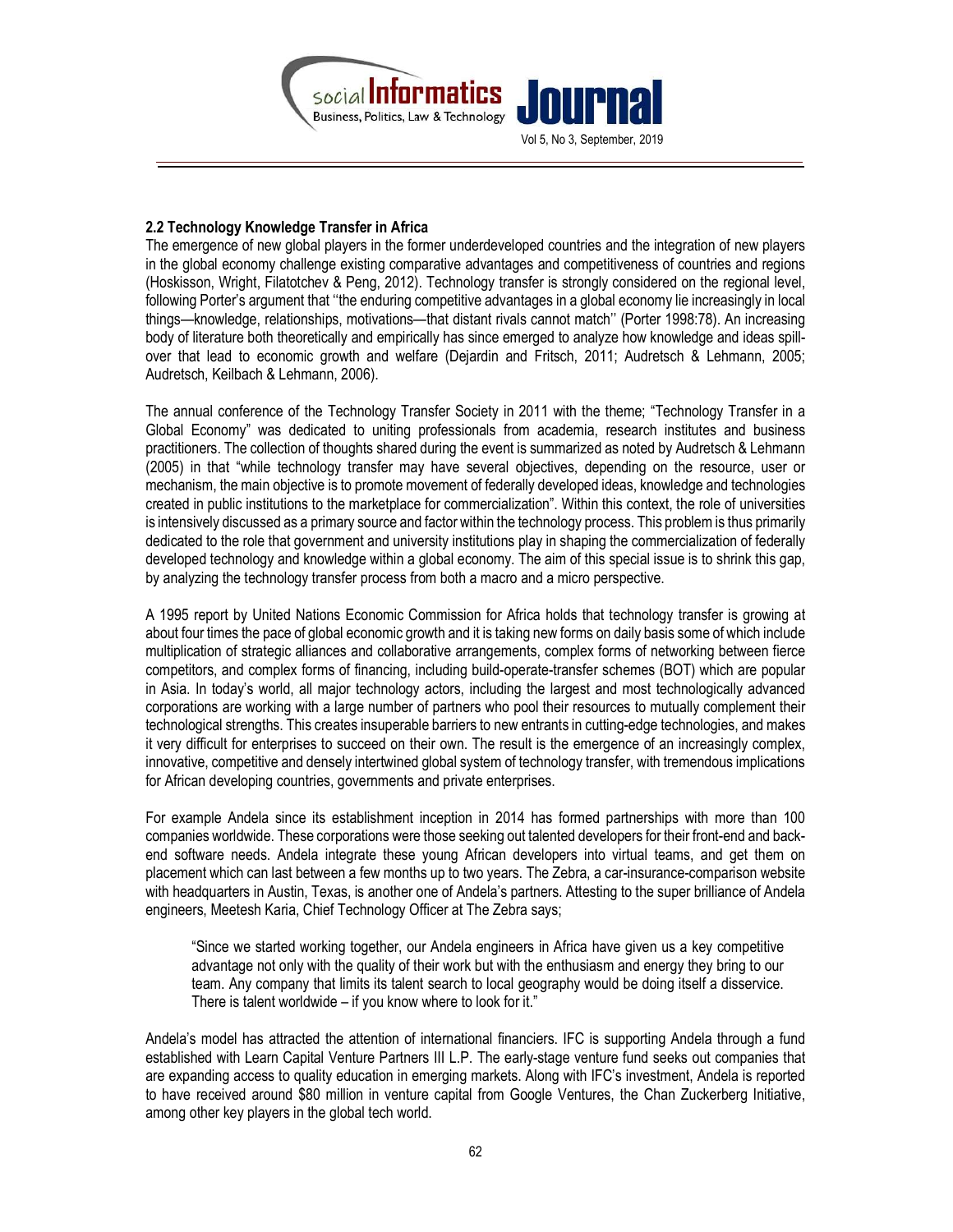

Over the next 10 years, Andela plans to train 100,000 software developers across Africa. A significant contributing factor has been the proliferation of tech hubs including incubators, accelerators, and co-working spaces scattered across major urban cities in the continent. Speaking on the reason for the investment in Andela's programme, Salah-Eddine Kandri, IFC's Global Sector Lead for Education notes with concern that;

Only a tiny fraction of African youth gets a chance for higher education. Andela's innovative model of combining high-quality IT training and talent-as-a-service agency is demonstrating how to connect top talent in Africa with employment opportunities at global technology companies.

In 2015, reports show that there were around 120 hubs in Africa. New research carried out by the trade association GSMA in early 2018 shows that the number of active tech hubs across the continent has risen to 442, with imminent possibility of more in the coming years. IFC report indicates that "forty-five percent of these tech hubs are concentrated in five countries –South Africa, Kenya, Nigeria, Egypt, and Morocco – with cities of Lagos, Nairobi, and Cape Town as internationally recognized technology centres. Still, the tech landscape is decidedly pan-African, with at least one active tech hub in almost every country".

#### 2.3 Driving Economic Growth in the 21st Century: Technology as a Force

With global economic challenges and continuous volatility, countries of the world are considering policies aimed at stimulating the growth of their economies which will in turn create new jobs for the people and speed up developmental aspirations. This view is supported by the duo of Stever & Muroyama (1988:1) who noted that "the effects of technological change on the global economic structure are creating immense transformations in the way companies and nations organize production, trade goods, invest capital, and develop new products and processes".

As such, Information Communications Technology (ICT) has become one of the go-to materials needed to make the difference. According to Kvochko (2013) report cited by World Economic Forum, mobile subscriptions in the world have hit a record of 6.8 billion, almost the size of the global population figures. Out of this number, the report further accounts, about "40% of people in the world already online. In this new environment, the competitiveness of economies depends on their ability to leverage new technologies". Stever & Muroyama (1988) adds that sophisticated information tools now permit instantaneous flow of communication among the globally spread enterprises. In addition, the new technologies are revolutionizing sectors including but not limited to construction and communications. Also, advanced manufacturing technologies have influenced the many year patterns of productivity and employment while there is wholesome improvement in air and sea transportation, which is currently revolutionizing global flow of goods and people. Here are the five common economic effects of ICT.

#### 1. Direct job creation

With new technologies come employment opportunities for the younger and older generations. The ICT sector according to Kvochko (2013) is, and is expected to remain, one of the largest employers of labour across the world. This is undoubtful as it can be seen in the recruitment of young Africans for job placement locally and internationally by Andela. In the US alone for instance, computer and information technology jobs are expected to grow by 22% up to 2020, creating 758,800 new jobs. The situation is the same with many other countries of the world. Kvochko alludes to this statistics when he claims;

In Australia, building and running the new super-fast National Broadband Network will support 25,000 jobs annually. Naturally, the growth in different segments is uneven. In the US, for each job in the high-tech industry, five additional jobs, on average, are created in other sectors. In 2013, the global tech market will grow by 8%, creating jobs, salaries and a widening range of services and products.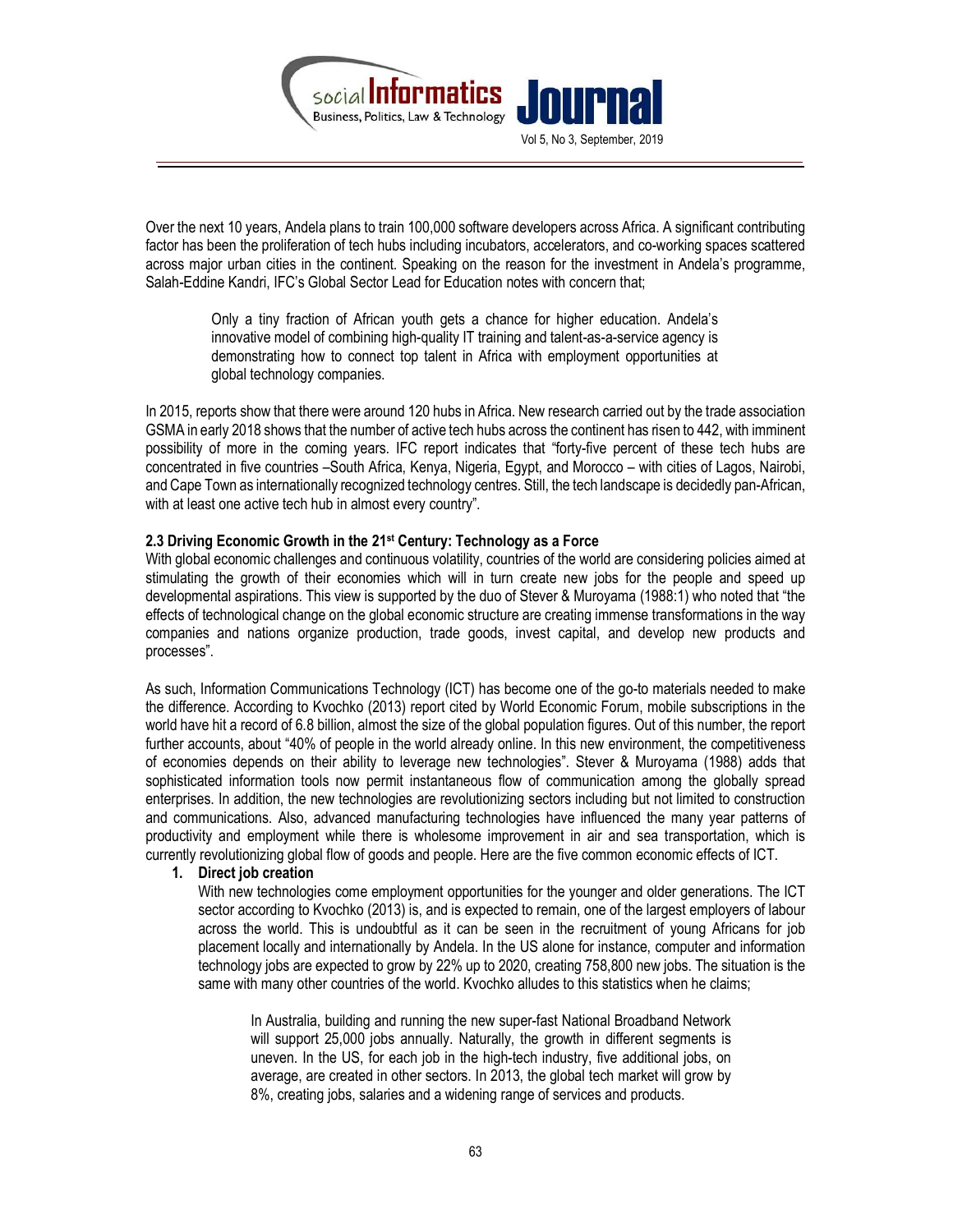

### 2. Contribution to GDP growth

Kvochko (2013) says findings from various countries confirm the positive effect of ICT on growth. For example, he recounted that a 10% increase in broadband penetration is associated with a 1.4% increase in GDP growth in emerging markets. In China, this number can reach 2.5%. The doubling of mobile data use caused by the increase in 3G connections boosts GDP per capita growth rate by 0.5% globally. The Internet accounts for 3.4% of overall GDP in some economies. Most of this effect is driven by e-commerce – people advertising and selling goods online.

#### 3. Emergence of new services and industries

Owing to the disruptive nature of technological innovations, these days, many public service programmes are now available online; these can also be accessed through computer and at least mobile phones. The transition to cloud computing is one of the key trends for modernization. The government of Moldova is one of the first countries in Eastern Europe and Central Asia to shift its government IT infrastructure into the cloud and launch mobile and e-services for citizens and businesses. ICT has enabled the emergence of a completely new sector: the app industry. Research shows that Facebook apps alone created over 182,000 jobs in 2011, and that the aggregate value of the Facebook app economy exceeds \$12 billion.

#### 4. Workforce Transformation

New "microwork" platforms, developed by companies like oDesk, Amazon and Samasource, help to divide tasks into small components that can then be outsourced to contract workers. The contractors are often based in emerging economies. Microwork platforms allow entrepreneurs to significantly cut costs and get access to qualified workers. In 2012, oDesk alone had over 3 million registered contractors who performed 1.5 million tasks. This trend had spill-over effects on other industries, such as online payment systems. ICT has also contributed to the rise of entrepreneurship, making it much easier for self-starters to access best practices, legal and regulatory information, marketing and investment resources.

#### 5. Business Innovation

Countries in Organisation for Economic Co-operation and Development (OECD) can boast of more than 95% of businesses with an online presence. In these 36 countries, the Internet provides them with new ways of reaching out to customers and competing for market share. Over the past few years, social media has established itself as a powerful marketing tool. ICT tools employed within companies help to streamline business processes and improve efficiency. The unprecedented explosion of connected devices throughout the world has created new ways for businesses to serve their customers.

# 3. TECH ECOSYSTEM & GROWTH IN AFRICA: THE POLITICAL LINK

Given Africa's education gaps, challenges of social infrastructure among other issues associated with governance, technology would have been a big bank alert for the continent. Some of the obvious challenges include power, non-governmental support, low or scarce local funding opportunities, illiteracy, poverty and absence of supportive legal frameworks. So, in order to tap into the goldmine the tech ecosystem offers, firms in Africa as noted by Leke & Sibanda (2019) must navigate some big infrastructure challenges "including the fact that internet data is still significantly slower and more expensive in Africa than on other continents. Although penetration is growing fast, two thirds of Africans still lack internet access altogether". Facebook, the largest social media platform on earth has reportedly signed up almost half the countries in Africa. A report by The Guardian's Maeve Shearlaw on Monday, 1<sup>st</sup> of August 2016 estimated that a total of 635 million users have been registered on Facebook's free Internet service in what has been described as "a controversial move to corner the market in one of the world's biggest mobile data growth regions". Zuckerberg has though repeatedly made it clear that he was concerned about the world connectivity to the internet, having described access to Internet "as a basic human right".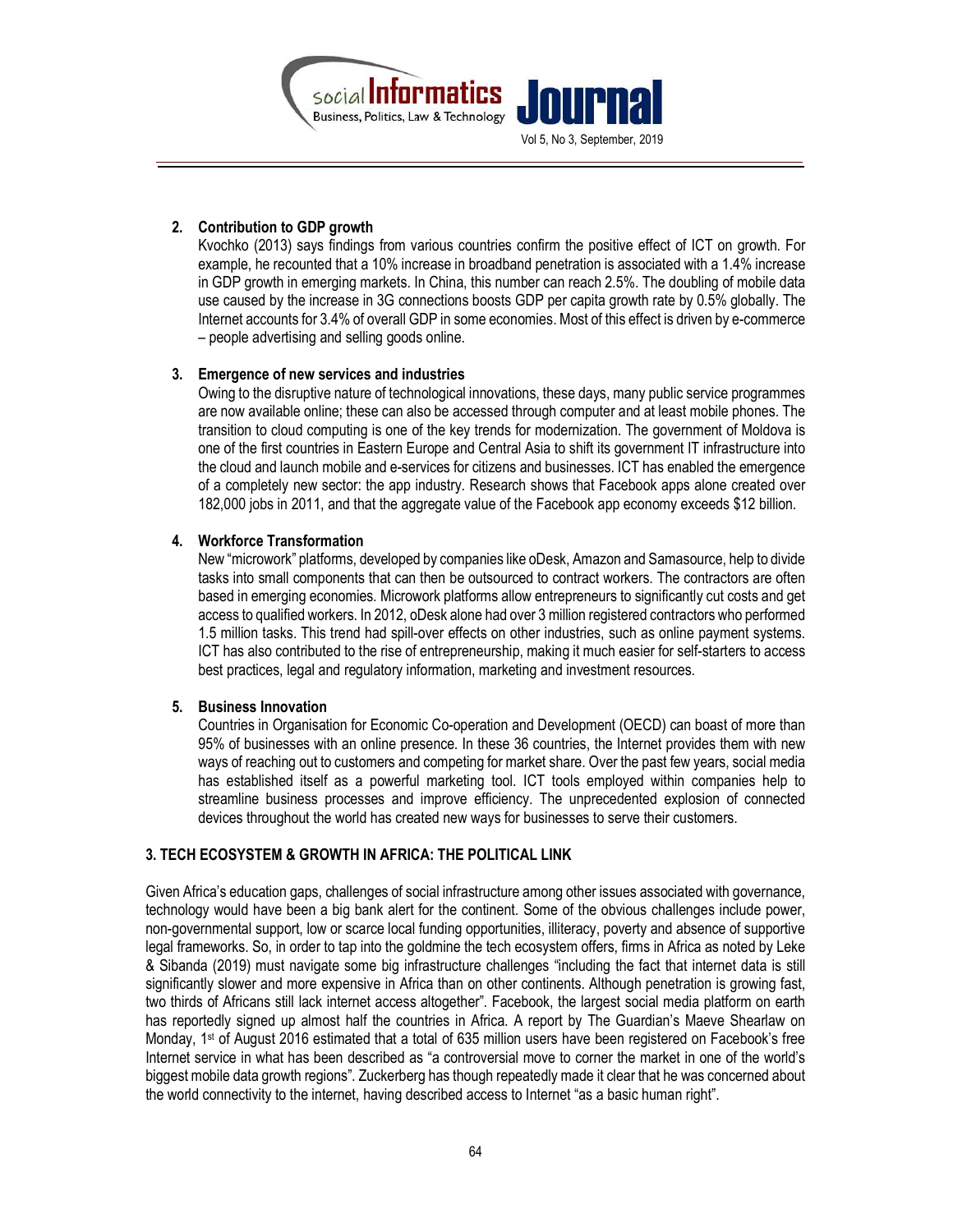

 His Free Basics initiative, which allows mobile users to access the social networking website free data charges, is currently running in not less than 40 countries, half of which are in Africa. But Shearlaw's report notes that "digital campaigners and internet freedom advocates argue that Facebook's expansion is a thinly veiled marketing ploy that could end up undermining, rather than enhancing, mass efforts to get millions more people connected". Apparently, Facebook is profiting from the infrastructure debacle in Africa. While testing a solar-powered drone, Zuckerberg is also developing a satellite – aimed at making Internet access even to remotest communities in the continent.

Meanwhile, there is a huge backlash against Facebook. First, it was the Chinese government which banned it from her country. Now, the Free Basics has been axed in an effective ban by the Indian government. Reports have also indicated that the free data Facebook has been blocked in Egypt and Uganda. Despite early attack on the initiative of the Free Basics' Facebook, it did not elicit a response from the social networking site until after Indian ban. Using the platform of 'Times of India', Zuckerberg according to the account given by Shearlaw wrote an opinion piece "denying that Free Basics was about maintaining Facebook's commercial interests". He was quoted as saying; "If people lose access to free basic services, they will simply lose access to the opportunities offered by the internet today," adding that the platform fully respected the principles of net neutrality.

Just like Facebook, other popular social media platforms which are product of new innovations have been accused of working in cahoots with the agenda of some powerful countries and their agencies across the world. But, it is important to state that inventions such as the social media platforms are part of the existing globalized and interconnected world that has for long been predicted. And the implications of their operations may never seize to be a source of suspicion. One of the set of scholars that have made a case for globalization is Audretsch, Lehmann and Wright (2014) who noted that activities in recent years have further emboldened the concept of globalization and trade across the border. The authors noted that exports and foreign direct investment (FDI) have emerged in this era as key channels for international integration and technology transfer through multinationals (Acs and Preston 1997). With this development, there is no denying the fact that the rapid pace of globalization has changed the global landscape significantly.

In particular, the emergence and rapid growth of multinational firms emanating from Brazil, Russia, India or China (BRIC) are now also involved in the international process of production and economic integration. Recent rankings of the Top 100 firms as measured by market value reveals this impressive growth. However, not all manufacturing industries are affected by globalization to the same extent. Studies from OECD countries show that in particular medium and high technology intensive industries are more internationalized due to a lack of in-house knowledge (OECD 2007). This leads to a reverse process in the technology transfer process. Currently, as Audretsch et al (2014) posited,

Global technology transfer is focused on transfer of technologies, knowledge and overseas subsidization of firms. Instead of the former North–South transfer from developed to underdeveloped countries, the focus of technology transfer now is less concerned about the acceleration of economic development or fostering the transition process of underdeveloped nations but on the exploitation of comparative advantages within global competition (p.302).

#### 3.2 Growing Africa's Technology Business: A New Agenda

There is wide optimism about Africa's prospects; many groups, researchers and professionals have been very instructive on what the future holds for the African continent. A recent McKinsey & Company November 2018 Survey undertaken by the trio of Mutsa Chironga, Georges Desvaux, and Acha Leke is one of such latest research. In this survey, two-thirds of respondents predict that "Africa's combined GDP will be among the fastest growing in the world over the next 20 years more than three times the share of those who believe that its GDP growth will stagnate".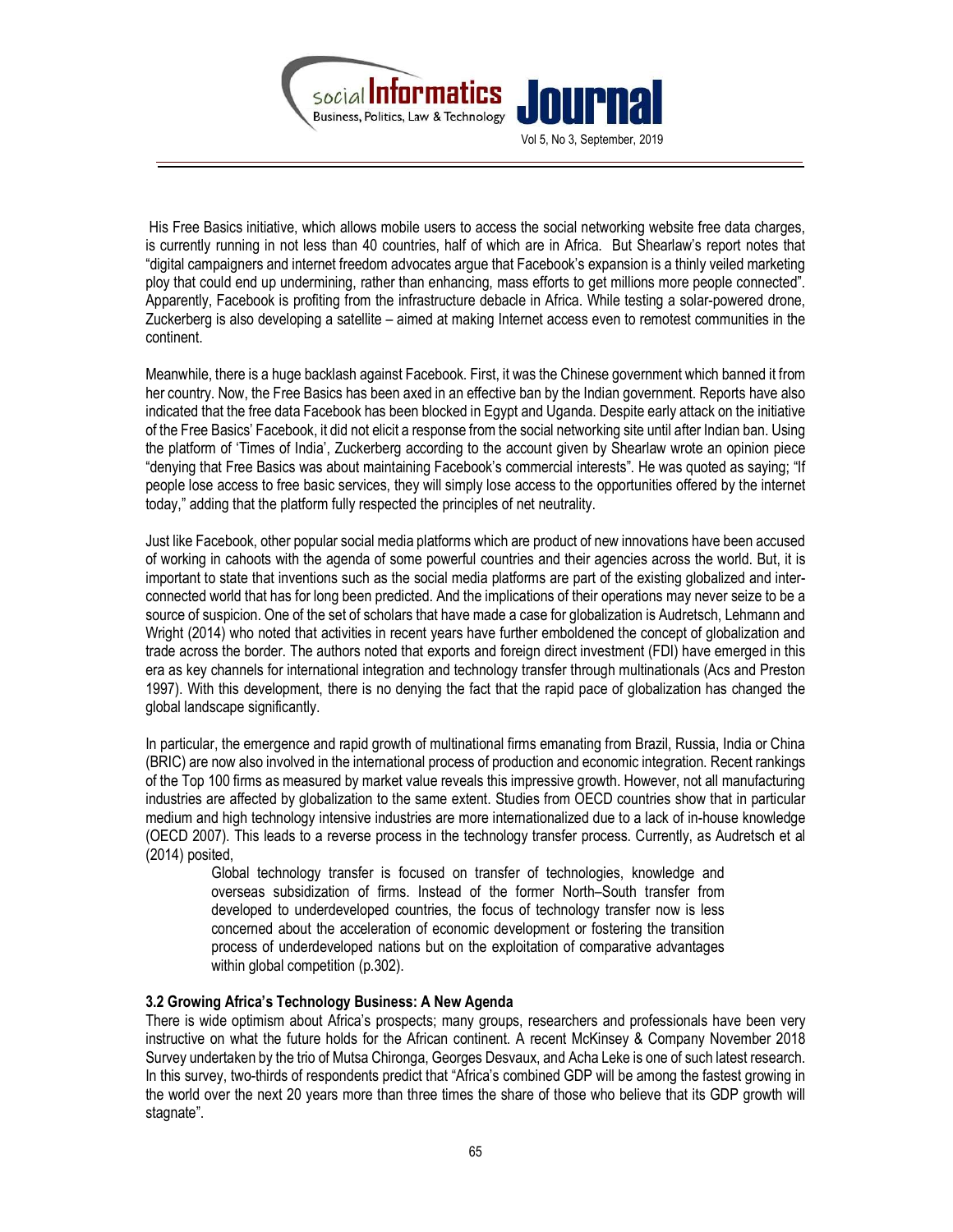

The study also shows that adoption of digital technologies and demand for basic services and infrastructure is Africa's biggest opportunities for driving social, economic and political changes. This only goes to show that there are expectations of a more diversified economy in the years ahead. While result show that across regions, there is consensus of opinion in that resource sector in Africa will contribute significantly to its long-term growth, the abundance of mineral resources is regarded as a lower-order opportunity for growth.

McKinsey Global Survey further shows that;

With expectations of technological growth, high demand for infrastructure, and rapid urbanization, respondents to a McKinsey Global Survey on business opportunities in Africa are confident about the continent's long-term economic prospects. In fact, respondents in Africa and in other regions believe that 20 years from now, its combined GDP will be among the fastest growing in the world. But the results also suggest that on-the-ground knowledge is key to capturing this business potential. Respondents in Africa report higher revenue and profits there, as well as higher expectations for future growth and a more nuanced outlook on the specific countries where the best opportunities lie.

Hence, focus must shift to the new tool of economic growth – the technology. Meanwhile, other sectors of the Nigerian economy particularly the mineral resources and traditional sources of economic growth stand a chance of improvement with due deployment of innovations driven by science.

Every company that wishes to survive Africa must be able to meet certain bottlenecks that are fast becoming a part of survival must know strategy for many thriving business. Some of these are political instability, corruption, decadence in social amenities amongst others. This means, beyond what is expected to be spent on putting the business together. Key best practices among the high performers include a more active approach to developing talent, a formal strategy for growth in Africa, and a quicker embrace of mobile and digital technologies to support that strategy.

Even at the country level, respondents with on-the-ground knowledge have a different perspective on where the best opportunities lie. Nigeria and South Africa are cited most often by respondents inside and outside the continent. But respondents elsewhere are far more likely than average to cite South Africa, while those in Africa are more likely to identify smaller but much faster growing economies such as Ghana, Ethiopia, and Senegal. Respondents in Africa and their companies have another clear advantage over the others, according to the results. These local respondents are nearly three times more likely than all others (30 percent and 11 percent, respectively) to report outsize growth and profits in Africa.

Further to this, International Finance Corporation (2019) believes that there must be clear cut marketing strategy among the tech hub coming up in Africa; most of which are focusing exclusively on fintech and agritech. This position has been further supported by Dario Giuliani, co-author of GSMA's Tech Hubs Landscape while reporting the trends that have accompanied the growth of tech development in Africa over the past couple of years. In his words, he succinctly posits that; "We're now seeing a lot of hubs that were previously sector-agnostic focus exclusively on fintech, and some focus exclusively on agritech."

These businesses are most definitely hoping to tap into the abundance of farming land as well as the huge number of residents in the continent as basis for their choice of technological-based company. Beyond this, however, attention must be given to other sectors that stand better chance of performance when visited with the rampaging technological innovations that have changed the face of financial and agricultural practices and marketing on the continent, just as it has in other parts of the world.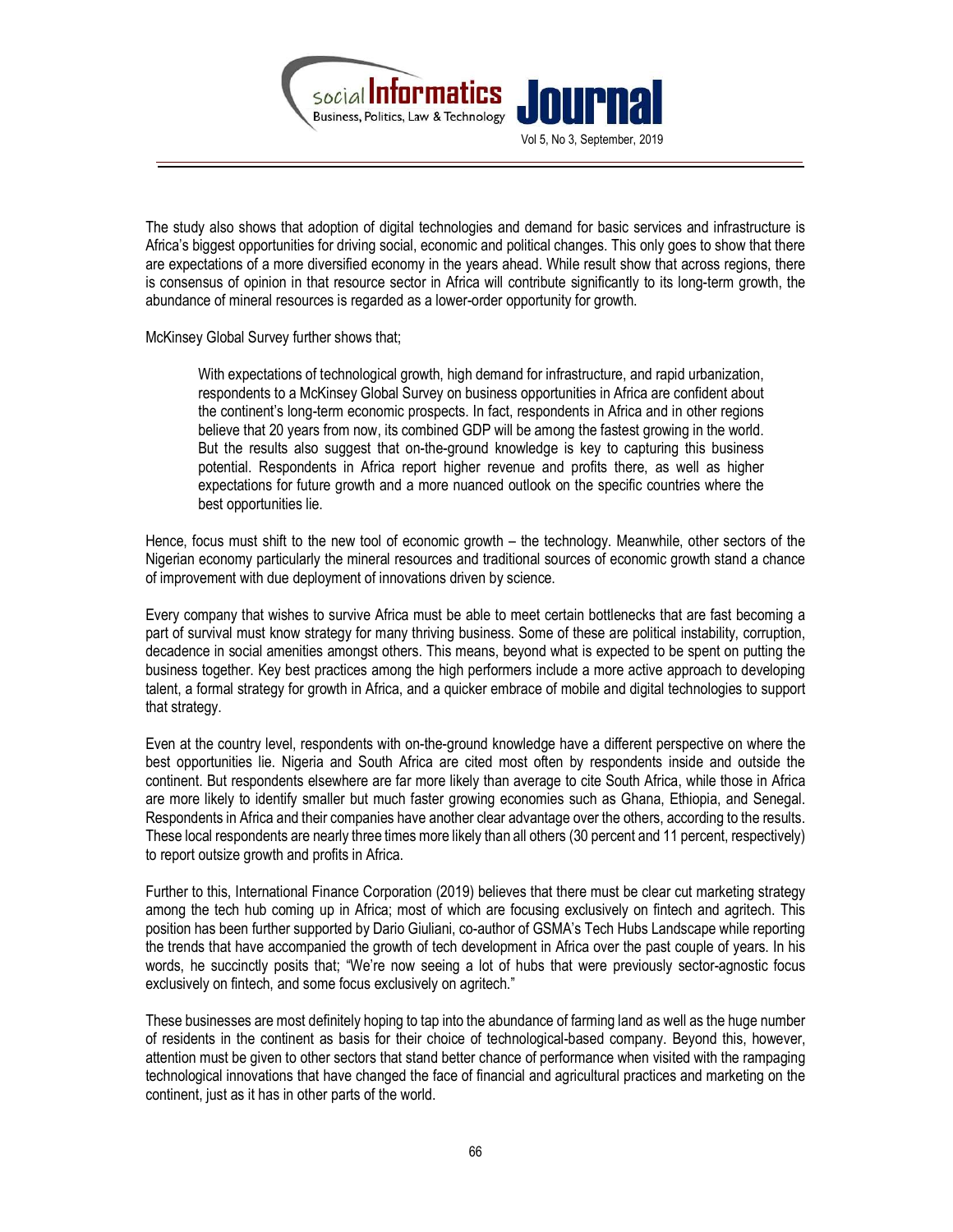

# 4. CONCLUSION & RECOMMENDATIONS

Local and regional strengths are undeniably an important advantage for a robust economic plan in a globalized world. As (Audretsch et al. 2006) holds, firms may be attracted to activities and skills that exist specifically in some regions and locations. These activities and skills may be linked to scientific or academic institutions, which changed their mission and vision towards an entrepreneurial orientation. Academic entrepreneurship orientation, the quantity and quality of social networks and experience with industrial collaboration, increase with time and play an important role in the knowledge and technology transfer (Siegel, Waldman & Link, 2003). At the aggregate level, the creation of technological collaboration between countries can be considered as mutually beneficial or detrimental. Such global innovation networks are emerging as a result of the international division of innovation processes through, among others, international technological collaborations (Gassler & Nones, 2008). Consequently, the dynamics and evolution of the technological collaborations can be expected to fulfill the criteria of a complex network.

Walshok, Shapiro & Owens (2013) in their study of growth of transnational networks of innovation proposed a preliminary classificatory system of four distinct kinds of forces which give rise to social networks that facilitate knowledge flows, relationship building and collaborative activities important to accessing global markets. They argue that networks may form around a technology sector, be identity based, emerge from a government-led initiative, or be stimulated by a civic or philanthropic organization. They state that each has a different mode of organizing, financing, and meeting its objectives. In Africa, a 1995 report by United Nations shows that one of the reasons why Africa lags way behind in socioeconomic development is its inability to efficiently manage technological change, and integrate the most productive technologies in various sectors of the continent's ever growing industry including in the area of agriculture to enable its goods and services to compete in the world market.

Though, illiteracy and poverty are major challenges in this regard, as most of the adopted technologies experience hostility from those they were meant for. In view of the foregoing, the following are hereby recommended;

- 1. States in African continent must be ready to work with one and other in a bid to build a strong footing in development of the technology ecosystem of Africa continent. This must be duly given necessary support including but not limited to legal frameworks, funding, and deployment of state and non state machineries;
- 2. Youths in Africa must be ready to develop skills within the technology subsector and use same for the development of African continent and trades;
- 3. Organizations of African descent must be prepared to support fully home grown technologies. This support can come in form of providing the right atmosphere for engagement, learning and training as well as funding of important and value inducing ideas.
- 4. Banks in the continent must also be prepared to give stress-free and low interest loans where necessary to support entrepreneurs
- 5. Academic institutions in Africa must be ready to provide an easy and less cumbersome study programme for those gifted with tech knowledge but have little or no formal education to advance their career so they can compete favourably at the global stage.